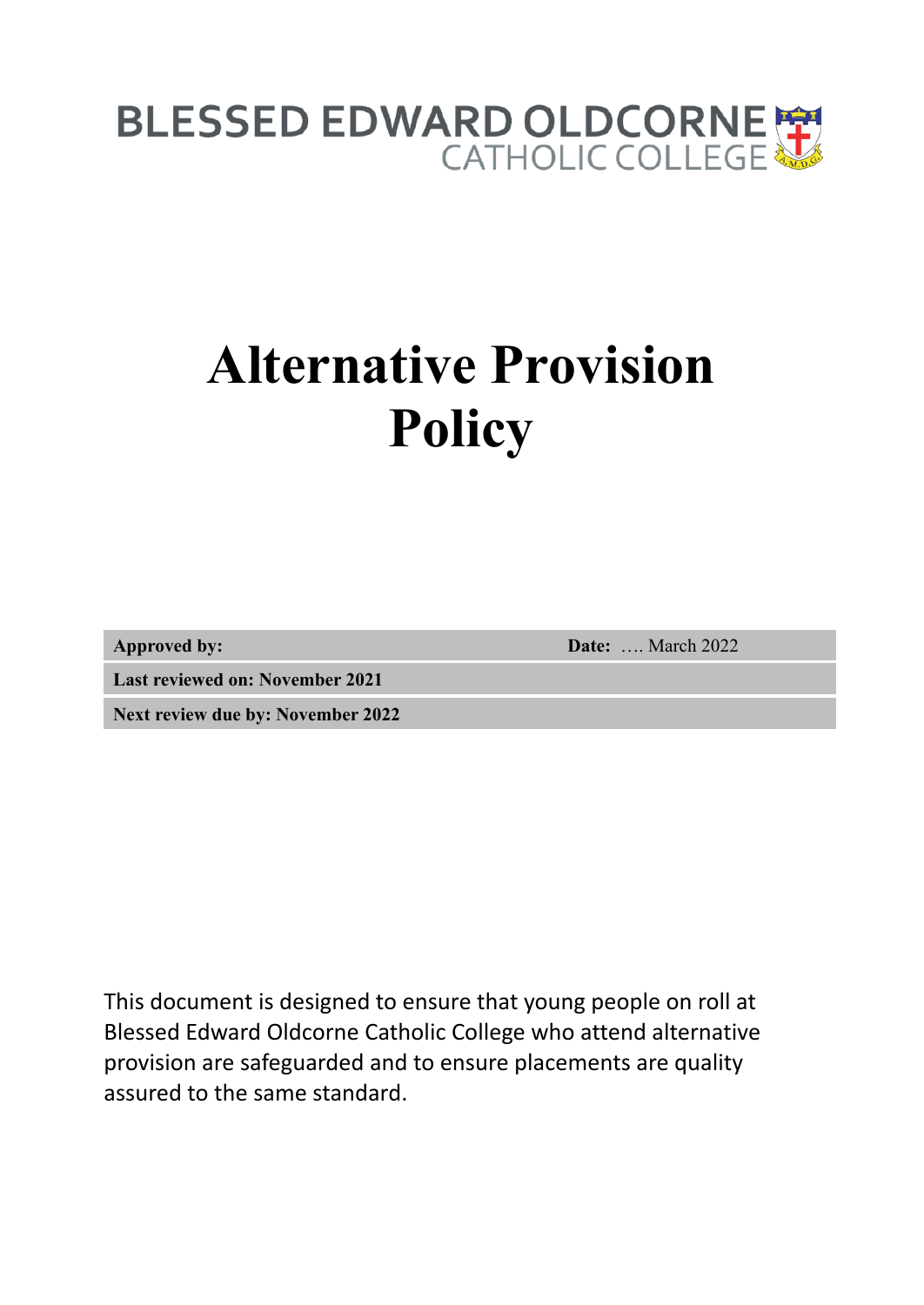#### **Principles and Context**

Alternative Provision for Key Stages 3 & 4.

Alternative Provision is educational provision for students who are not accessing mainstream education for a variety of reasons.

These are the main reasons for choosing Alternative Provision:

- To support students with complex Special Educational Needs and or Disabilities (SEND)
- To fulfil Educational Health and Care Plan (EHCP) provisions.
- To support students with medical difficulties (including mental health) to access education.
- To provide provision which reduces the risk of a student being permanently excluded from school.
- Reintegrating a student back into mainstream school following a period of sustained absence.

The use of alternative provision will only be considered if it is in the best interests of the student. In order to enhance our offer of education for that individual. Any agreement will be monitored and reviewed at regular intervals to ensure that this continues to be the case once the placement has started.

The final decision to refer a student for alternative provision is at the discretion of the Head Teacher after consulting relevant colleagues, professionals, parents, carers and the student for the views. The following will also be considered:

- Whether the provision meets the student's needs.
- The quality and safety of the provision.
- Costs and value for money.

Full time education is generally accepted to be 25 hours a week. All young people must receive full time provision in total whether in one setting or more, unless a young person's medical condition or social circumstances make full time education inappropriate.

#### **List of Alternative Providers**

Alternative provision could take the form of part time/full time or a combination of provision alternative with a variety of providers.

Blessed Edward Oldcorne Catholic College uses a range of Providers of Alternative Education in Worcester and surrounding areas. These providers offer a range of courses from trade subjects (mechanics, construction, hairdressing, etc.) to specialist areas (business, catering, childcare, fashion, music, drama, and art) to GCSE or key skills classes.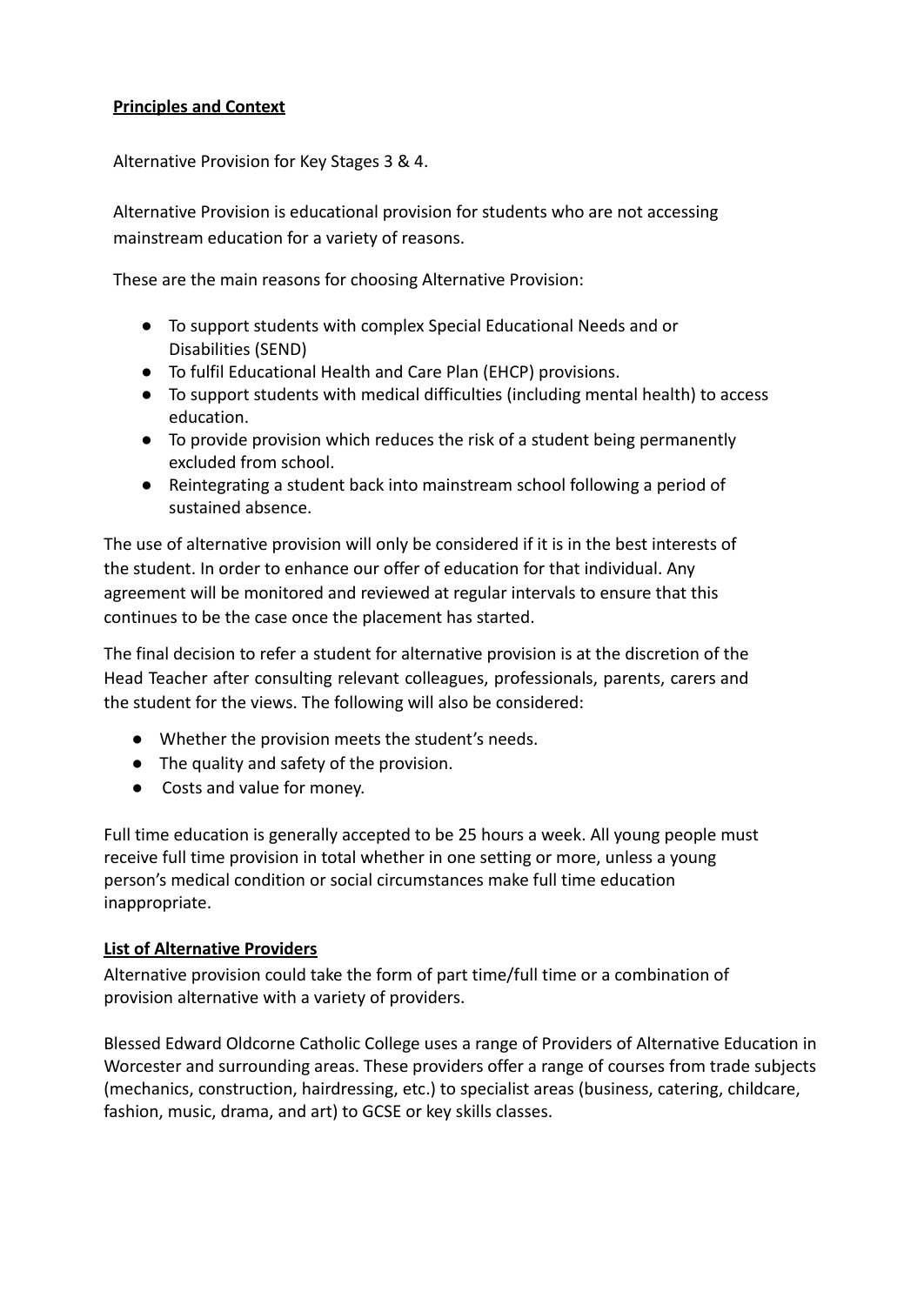| <b>Education Provider</b>     | Contacts                                                                                                                           |  |
|-------------------------------|------------------------------------------------------------------------------------------------------------------------------------|--|
| <b>Medical Education Team</b> | Medical Education Team                                                                                                             |  |
|                               | Worcestershire Children First                                                                                                      |  |
|                               | County Hall, Spetchley Road, Worcester, WR5 2NP                                                                                    |  |
|                               | Telephone: 01905 844864                                                                                                            |  |
|                               | Email: MET@worcschildrenfirst.org.uk                                                                                               |  |
|                               | The Medical Education Team discharges the duty of the Local<br>Authority in ensuring that arrangements are in place for pupils who |  |
|                               | are unable to attend school because of their medical needs, to have                                                                |  |
|                               | appropriate and ongoing access to education. (See Policy for                                                                       |  |
|                               | Children with health needs who cannot attend college for further                                                                   |  |
|                               | details)                                                                                                                           |  |
|                               |                                                                                                                                    |  |
| <b>Aspire Academy</b>         | The Aspire Academy<br><b>Bridgwater Road</b>                                                                                       |  |
|                               | Worcester                                                                                                                          |  |
|                               | WR4 9FQ                                                                                                                            |  |
|                               |                                                                                                                                    |  |
|                               | Telephone: 01905 455422                                                                                                            |  |
|                               | E-mail: admin@theaspireacademy.org.uk<br><b>URN 141034</b>                                                                         |  |
|                               | OFSTED: GOOD                                                                                                                       |  |
| Bonterre-                     | Bonterre                                                                                                                           |  |
|                               | Top Barn Farm                                                                                                                      |  |
|                               | Holt Heath                                                                                                                         |  |
|                               | Worcester                                                                                                                          |  |
|                               | WR6 6NH                                                                                                                            |  |
|                               |                                                                                                                                    |  |
|                               | Contact:                                                                                                                           |  |
|                               | Su Langley                                                                                                                         |  |
|                               | <b>Provision Manager</b>                                                                                                           |  |
|                               | Bonterre CIC                                                                                                                       |  |
|                               | Tel: 07879072103                                                                                                                   |  |
|                               | Email: su@bonterre.co.uk                                                                                                           |  |
|                               | Website: www.bonterre.co.uk                                                                                                        |  |
|                               | <b>OFSTED: unregistered</b>                                                                                                        |  |
| <b>ENABLE</b>                 | Enable Other Ltd                                                                                                                   |  |
|                               | Sarah Khan                                                                                                                         |  |
|                               | 53 Barbourne Road, Worcester, WR1 1SA, Worcestershire                                                                              |  |
|                               | Sarah Khan                                                                                                                         |  |
|                               | centredirector@n-ableworcester.co.uk                                                                                               |  |
|                               | 01905 734992                                                                                                                       |  |
|                               | URN: 2668837                                                                                                                       |  |
|                               | OFSTED: unregistered                                                                                                               |  |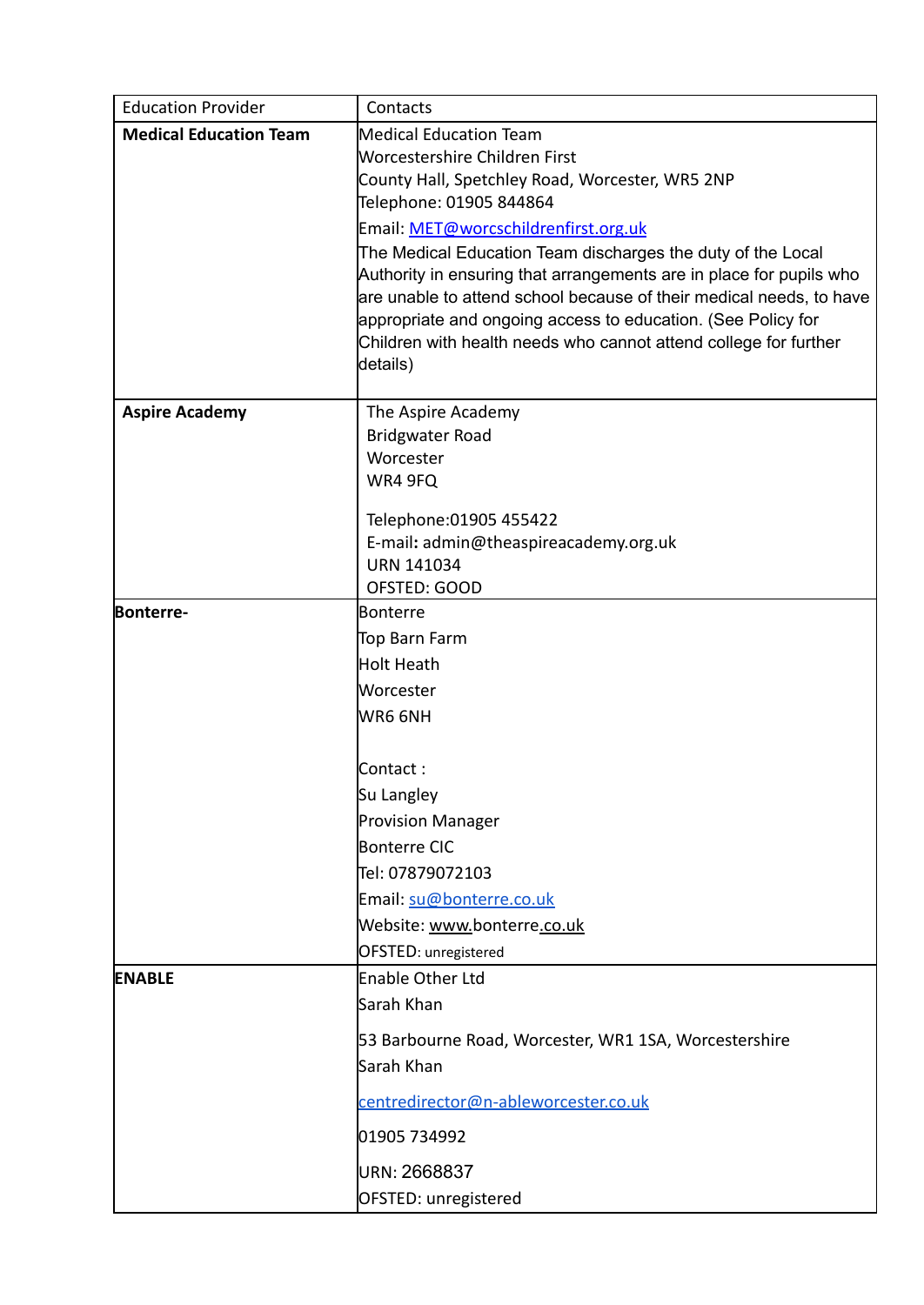| Chadsgrove | Chadsgrove School and Specialist Sports College            |
|------------|------------------------------------------------------------|
|            | Meadow Road, Catshill, Bromsgrove, Worcestershire, B61 OJL |
|            | schoolsupportservices@chadsgrove.worcs.sch.uk              |
|            | 01527 871511 (option 2)                                    |
|            | URN:117062                                                 |
|            | <b>OFSTED: Outstanding</b>                                 |

#### **Quality-Assurance**

In order to ensure the quality of the alternative provision the following arrangements are in place. To ensure that key staff are fully aware about the use of alternative provision a weekly information report will be created that provides the following information:

- Students on placement during the week, location and time out of school
- Attendance of students on placement during the previous week

#### **Safeguarding**

The provider will:

- Read and sign the 'Keeping Studentren Safe in Education' document provided and return to the school.
- Inform school when a young person does not attend the provision.
- Follow their safeguarding procedures but also inform Blessed Edward Oldcorne Catholic College of any concerns, so they can be passed on to our DSL.
- Inform school of any 'near misses' and hospital visits.
- Inform parents of any first aid treatment.

The School will:

- Send an appropriate member of staff to the provision ahead of the student attending.
- Complete all relevant checks (see table included appendix 1).
- Share information that is in the student's best interest to share, around their needs (including medical conditions and individual healthcare plans if in place) and strategies to support them to achieve.
- Record and track the use of alternative providers using our Single Central Record.

#### **Attendance**

Tracking attendance at alternative providers will be considered on a case by case basis to ensure that any variation in service is considered. The procedure for tracking attendance will be recorded in the student's Alternative Provision Support Plan (see below). However, tracking attendance will be guided by the following principles:

1. Students who are recorded on a Single Register should be monitored on a daily basis and unknown absence should be verified using our normal attendance procedures. Contact will be made am and pm to confirm attendance to all providers. If the students are absent we will contact the parents/carers.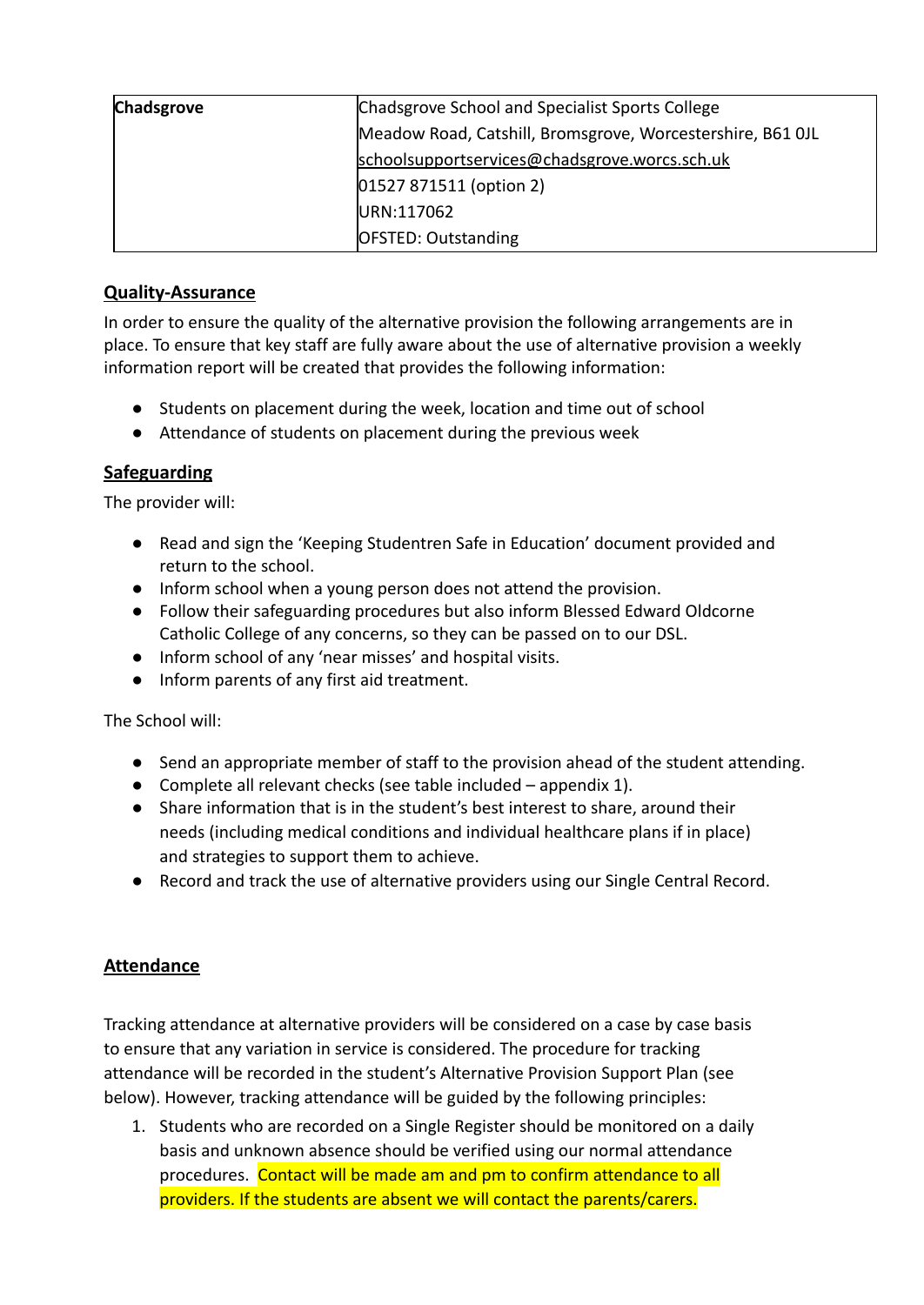Students who are absent for 2 days from provision a home visit will be carried out.

2. Students who are dual registered will be monitored using the procedures of the provider. These are considered when the placement is commissioned. Blessed Edward Oldcorne Catholic College should monitor that this is happening at least weekly and depending on the placement may do this daily. School to liaise with the provider from day 2 onwards if the child is absent in order to confirm what steps have been taken. Based on this the College will decide on how to proceed.

Parents must notify College that their child is at home on days when students are not timetabled or required to be in provision. If contact is not made by the parent then normal attendance procedures will be followed.

#### **Alternative Provision Support Plans (appendix 2)**

Students are expected to be in school all of the time. Where there are health or social circumstances that prevent a student from attending school for a prolonged period of time, then the school will consider a planned re-integration programme which may include the use of local alternative provision providers.

In these circumstances the school will produce an Alternative Provision Support Plan which will specify the times that the student is expected and the activities that they are expected to engage with. This is not a long-term solution, it will be reviewed regularly to ensure that its objectives are being met and that the provision is still fit for purpose. If a plan is in place then any agreed absence will be coded as authorised. Any absence that is not agreed will be coded as unauthorised and BEOCC may pursue EIS procedures.

Blessed Edward Oldcorne Catholic College will always try to engage with the appropriate professionals when developing a plan to ensure that the objectives are suitable for the circumstances. This may be consultation with the local authority for Special Educational Need and Disability, medical professionals or commissioning psychometric assessment.

The support plan will:

- Be reviewed by a designated member of staff at regular intervals to ensure that the arrangements continue to meet the needs of the student.
- Set clear objectives for using alternative provision.
- Document how the use of alternative provision will impact on the curriculum delivered in school.
- Detail any specific responsibilities of the school or parents/carers to enable the alternative provision to work successfully.
- Maintain ongoing contact with the provision, which includes a 6 weekly drop-in or meeting (at least) to check the quality of the provision.
- The school and provider will review the placement, sharing progress with the young person.
- Keep a record of the placement and initial checks, observations following drop-ins, pupil progress, achievements and any concerns raised.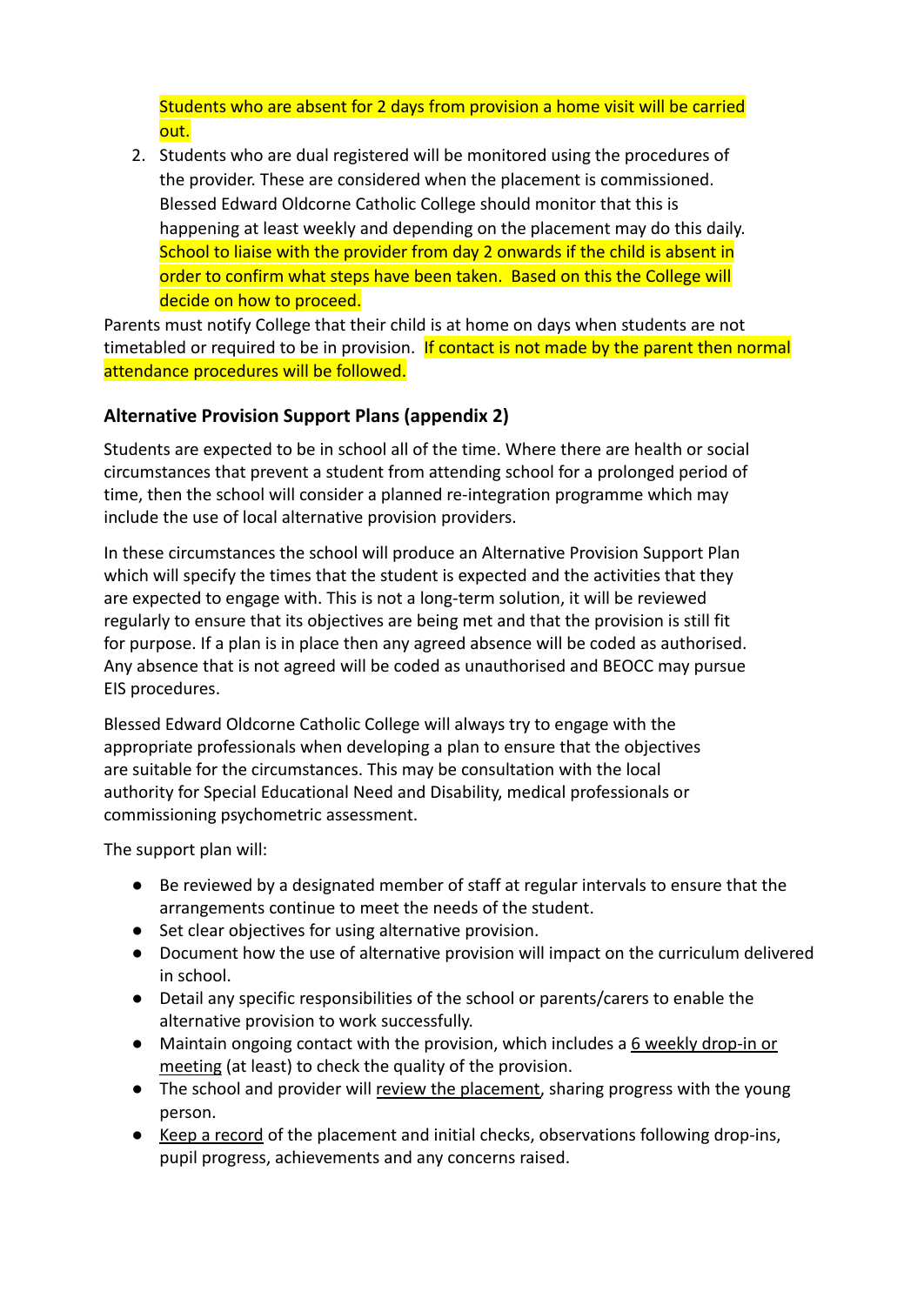#### **Appendix 1 – letter sent to providers**

Dear

Due to the new Keeping Children Safe in Education 2021, where a school places a pupil with an alternative provider, the school continues to be responsible for the safeguarding of that pupil and should be satisfied that the provider meets the needs of the pupil.

We therefore require written confirmation that appropriate safeguarding checks have been carried out on individuals working at your establishment.

| <b>DSL Name:</b><br><b>DSL Contact Number:</b><br>LAC Lead Name: (As above)<br><b>LAC Contact Number:</b><br>All staff have an enhanced DBS check with a barred list check?<br>All staff have received Safeguard training & know how to refer if they are concerned?<br>All staff have received CSE/get safe training and embed the identification tool?<br>All staff have received Prevent training? |
|-------------------------------------------------------------------------------------------------------------------------------------------------------------------------------------------------------------------------------------------------------------------------------------------------------------------------------------------------------------------------------------------------------|
|                                                                                                                                                                                                                                                                                                                                                                                                       |
|                                                                                                                                                                                                                                                                                                                                                                                                       |
|                                                                                                                                                                                                                                                                                                                                                                                                       |
|                                                                                                                                                                                                                                                                                                                                                                                                       |
|                                                                                                                                                                                                                                                                                                                                                                                                       |
|                                                                                                                                                                                                                                                                                                                                                                                                       |
|                                                                                                                                                                                                                                                                                                                                                                                                       |
|                                                                                                                                                                                                                                                                                                                                                                                                       |
| All staff have read KCSIE 2021?                                                                                                                                                                                                                                                                                                                                                                       |
| All staff have read sexual harassment and sexual violence guidance?                                                                                                                                                                                                                                                                                                                                   |
| Ofsted Registered (Yes or No)                                                                                                                                                                                                                                                                                                                                                                         |
| <b>Ofsted Rating:</b>                                                                                                                                                                                                                                                                                                                                                                                 |

Print Name: Signed: Date:

Please can you return the signed form to: Miss K Mason Blessed Edward Oldcorne Catholic College Timberdine Avenue **Worcester** WR5 2XD

Kind regards, Miss K Mason Assistant Head Teacher, DSL and LAC Lead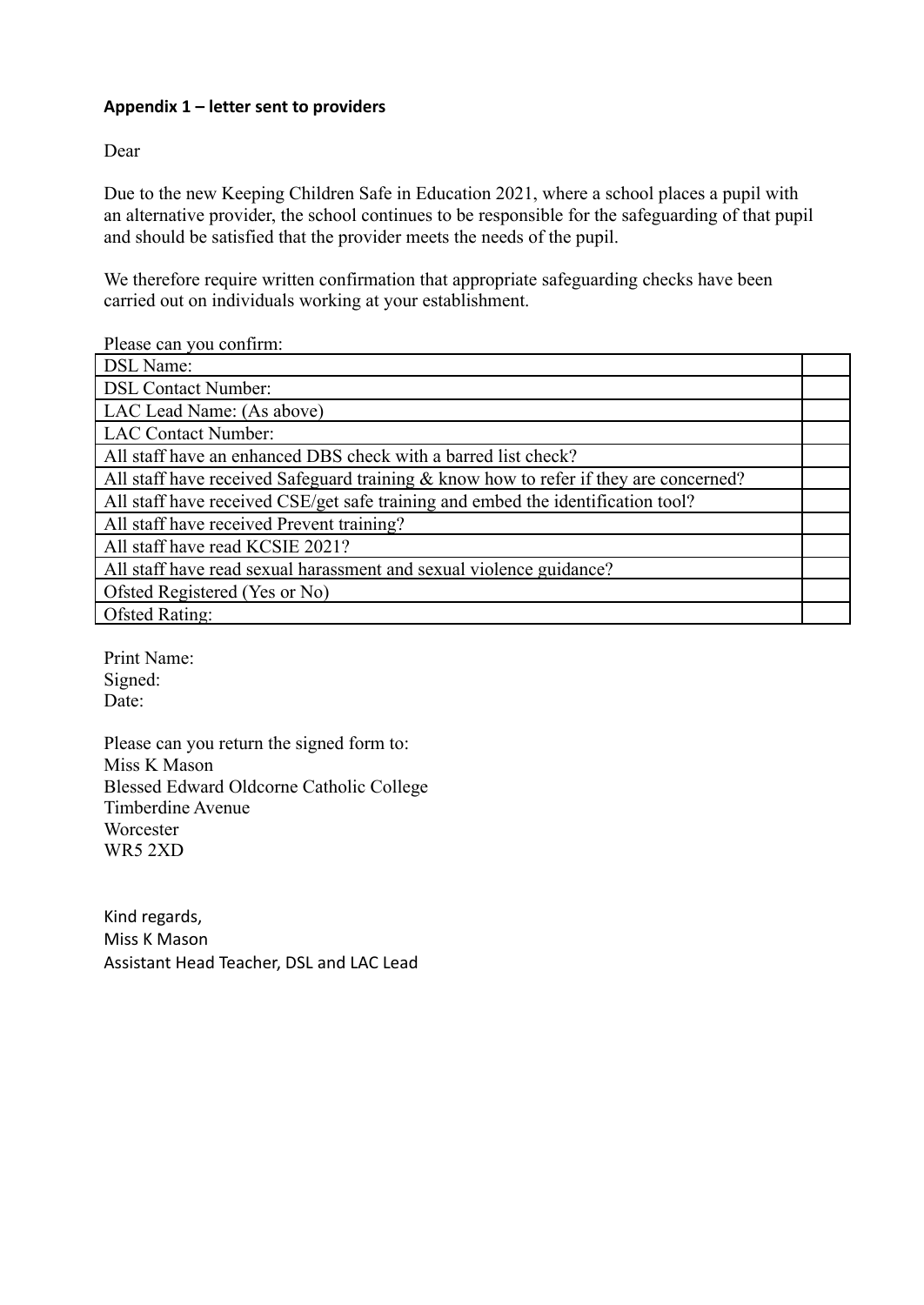**Appendix 2 - Alternative provision support plan & review form**

### **Alternative Provision Support Plan & Review Form**

| Name:                    | Date:               |  |
|--------------------------|---------------------|--|
| <b>Tutor Group:</b>      | Attendance:         |  |
| <b>Behaviour Points:</b> | <b>Exclusions:</b>  |  |
| SEN:                     | <b>SEN Details:</b> |  |
| <b>Medical Details:</b>  |                     |  |

| <b>Description of need:</b>           |  |
|---------------------------------------|--|
| objectives                            |  |
| Changes made to the timetable:        |  |
| <b>Additional provision required:</b> |  |
| <b>Safeguard concerns:</b>            |  |

| People present at meeting:                                                                |  |
|-------------------------------------------------------------------------------------------|--|
| <b>Academic Progress Update (Curriculum</b><br>provision):                                |  |
| Evidence of schemes of work & examples of<br>student work:                                |  |
| <b>General Conduct and Engagement with</b><br>Provision (inclusive of interventions):     |  |
| Has the student made progress in addressing<br>the reasons for the referral to Provision? |  |
| <b>Student Comment:</b>                                                                   |  |
| <b>Parent Comment:</b>                                                                    |  |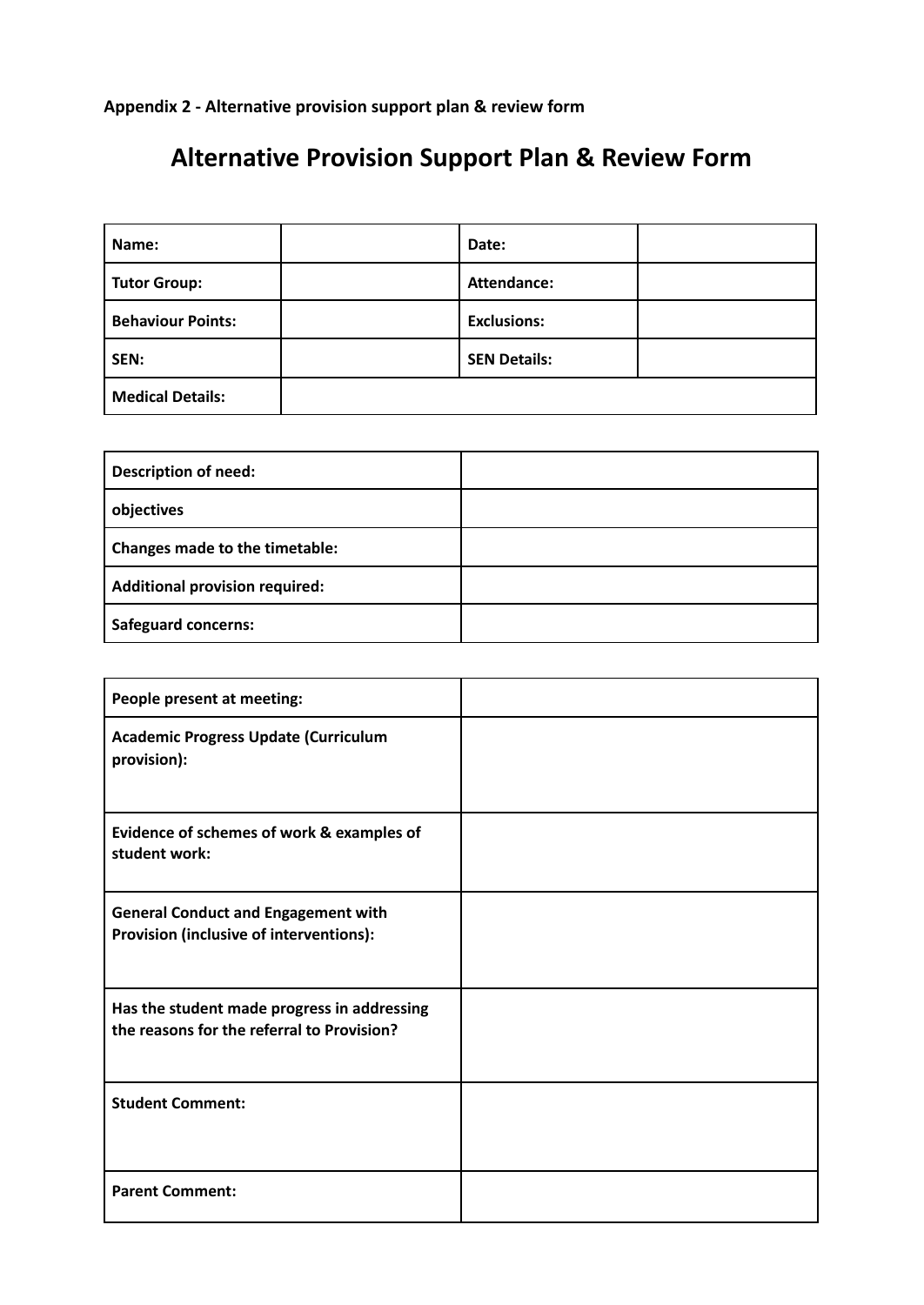| School Comment:                   |  |
|-----------------------------------|--|
| Agreed Actions/ specific targets: |  |
|                                   |  |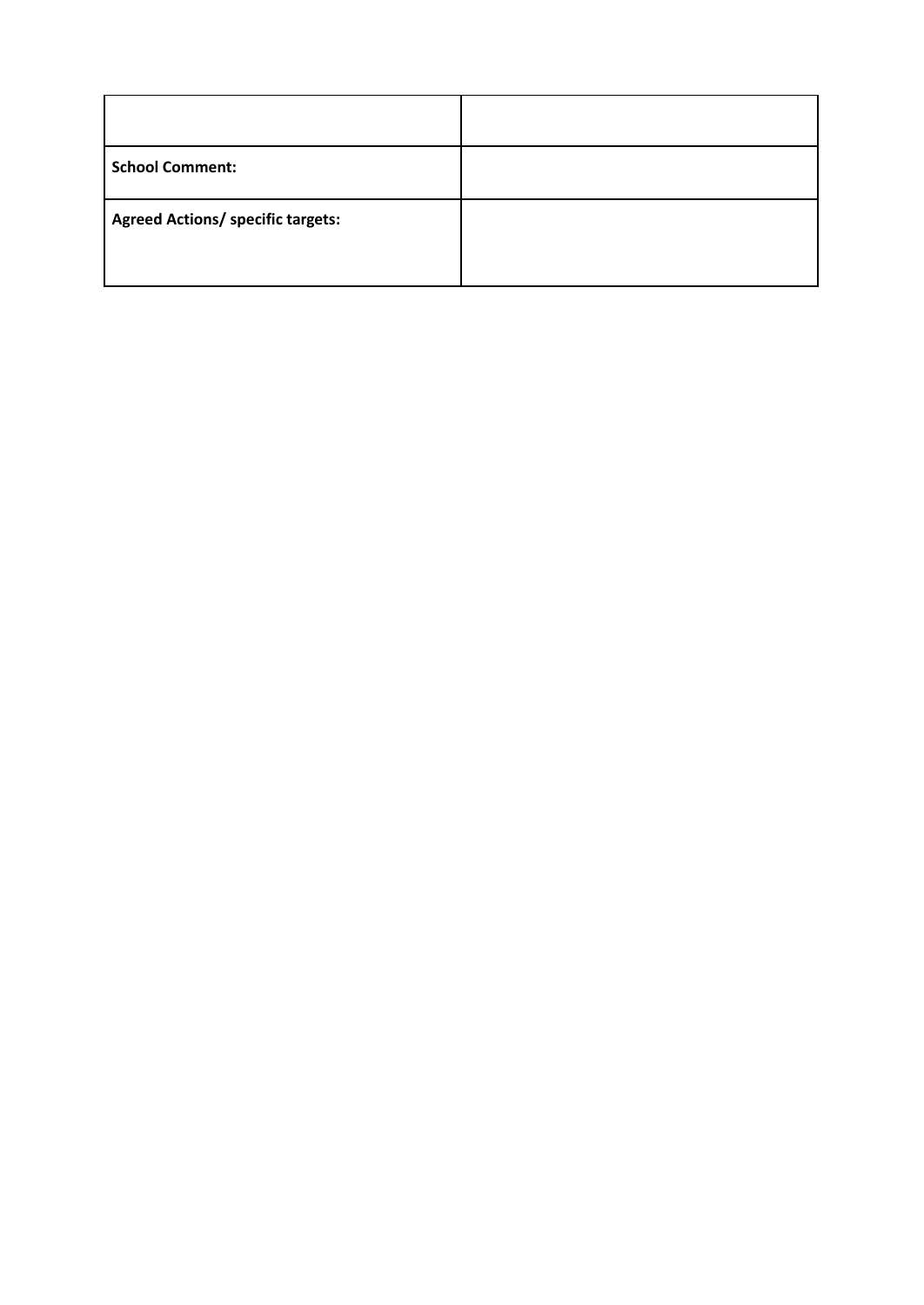#### **APPENDIX 3 – Safeguarding Advice and Guidance**

Safeguarding procedures for Blessed Edward Oldcorne Catholic College students when experiencing a Diverse Curriculum.

Should you experience any Safeguarding concerns with our students, no matter how insignificant, please call the Designated Safeguarding Lead/s below in this order.

#### **Assistant Headteacher- Designated Safeguarding Lead (DSL**:**)**Miss K

Mason

**Tel**: 01905 352615

**Email**: [beokma@blessededward.co.uk](mailto:beokma@blessededward.co.uk)

#### **Headteacher & Deputy DSL**: Mr G McClarey

**Tel**: 01905 352615

Email: [office@blessededward.co.uk](mailto:office@blessededward.co.uk)

#### **Deputy Headteacher & Deputy DSL**: Mrs S

Thomas

**Tel**: 01905 352615

Email: [sthomas@blessededward.co.uk](mailto:sthomas@blessededward.co.uk)

#### **Deputy DSL:** Mrs K Ennis

**Tel**: 01905 352615

**Email**: [ke20@blessededward.co.uk](mailto:ke20@blessededward.co.uk)

In the event that the student causing concern falls out of school hours, please call  $-$  (in this order)

- 1. Miss K Mason Assistant Headteacher 01905 352615
- 2. Mr G McClarey <sup>-</sup> Headteacher 01905 352615

Should you require further details of our Safeguarding and Child Protection procedures, please refer to our BEOCC Safeguarding policy is available on our website -

#### **Useful contacts**

| <b>Family Front Door (FFD)</b> | <b>Emergency Duty Team (EDT)</b> out of office |
|--------------------------------|------------------------------------------------|
| Tel: 01905 822666              | hours Tel: 01905 768020                        |
| Website:                       |                                                |